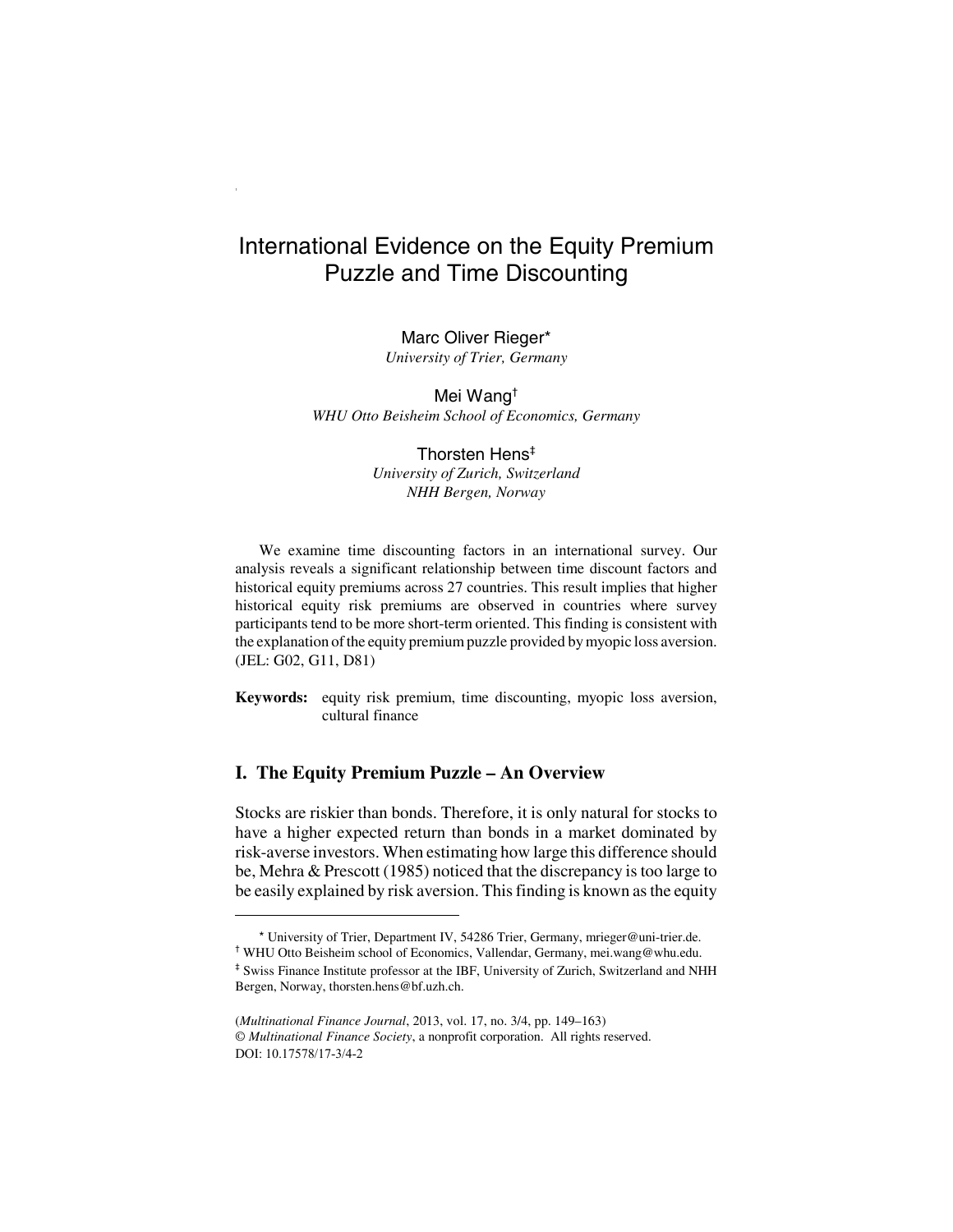#### 150 **Multinational Finance Journal**

premium puzzle.

In the past, many explanations have been suggested for this puzzle (see Mehra (2008) for an overview). Possible explanations involved consumption- based generalized expected utility models, as suggested by Epstein & Zin (1991), Constantinides (1990), Abel (1990) and Campbell (1999), taking into account additional risk provided by rare and disastrous events (Rietz 1988, Mehra & Prescott 1988, Barro 2006) or idiosyncratic income shocks (Constantinides & Duffie 1996, Krebs 2000), liquidity limitations (Bansal & Coleman 1996, Holmström 1998), borrowing constraints (Constantinides, Donaldson & Mehra 2002) and tax reasons (McGrattan & Prescott 2003, McGrattan & Prescott 2005). It has also been found that an industry group's higher risk leads to higher equity risk premiums (Athanassakos 1998).

Behavioral factors have also been suggested, most notably aversions to ambiguity (Chen & Epstein 2002, Barillas, Hansen & Sargent 2009, Gollier 2011, Rieger & Wang 2012) and myopic loss (Benartzi & Thaler 1995, Barberis & Huang 2008). Thus far, the general conclusion of this line of research is that various factors might contribute to explaining the equity premium puzzle but that none of these factors alone can provide a complete explanation.

Although most of the explanations mentioned above have a solid theoretical background, it is rather difficult to provide empirical evidence for them. Our approach in this article is to compare equity premiums in a number of different countries to investigate systematic differences. Our article is structured as follows. In the next section, we provide a more detailed description of the behavioral model based on myopic loss aversion going back to Benartzi & Thaler (1995) and Barberis & Huang (2008) with a particular focus on how hyperbolic discounting is related to equity premiums based on these models. In section III, we present empirical results on time discounting and the equity premiums from a variety of countries around the world, showing that the present bias is indeed a significant and robust predictor of equity premiums. Moreover, we show that cultural factors (particularly uncertainty avoidance as defined by Hofstede (2001)) drive differences in hyperbolic discounting and thus indirectly influence the size of equity premiums. Section IV concludes the paper.

# **II. Myopia and the Equity Premium**

The key idea through which the concept of myopic loss aversion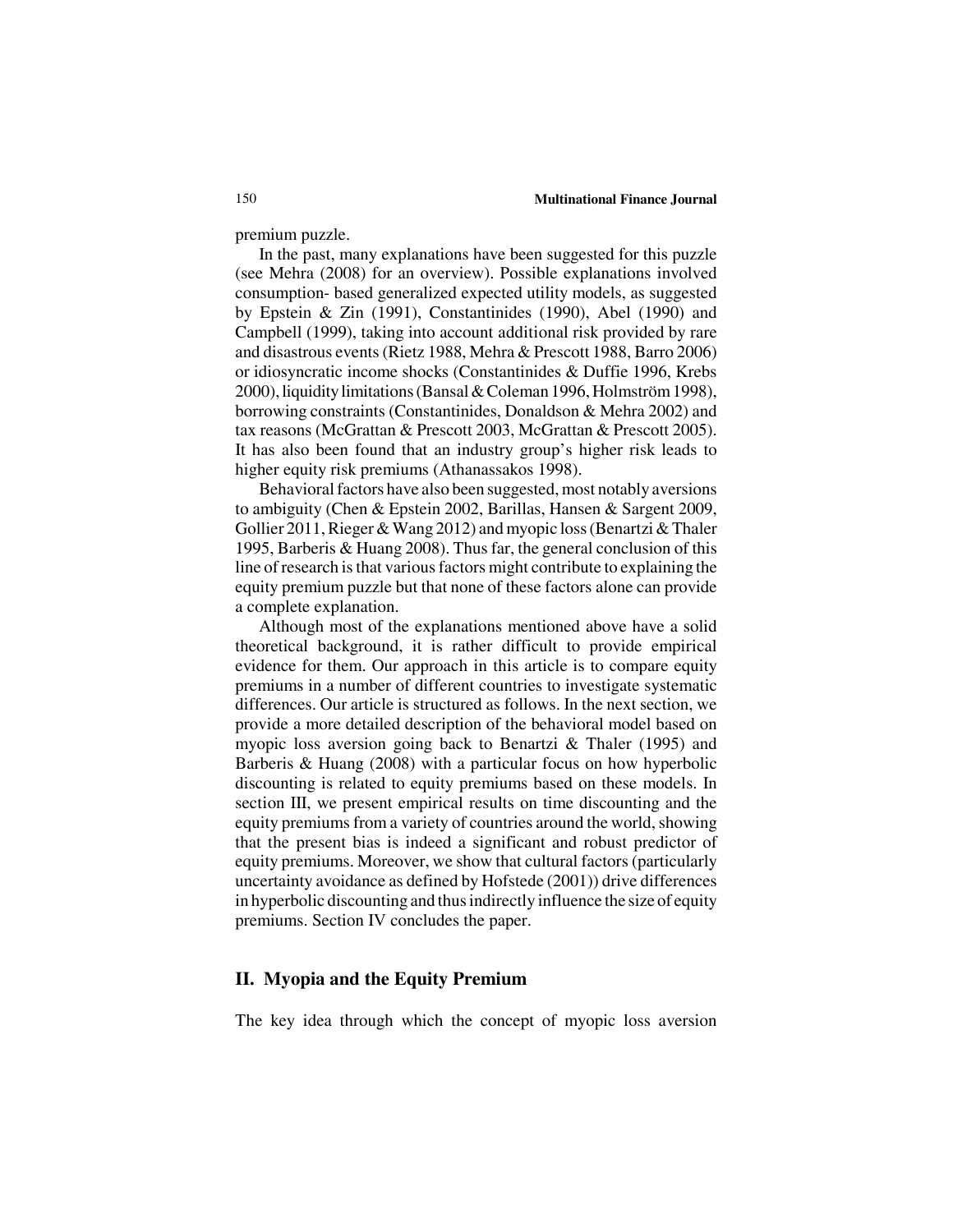explains the size of the equity premium can be summarized as follows: Investors are, on average, loss averse, i.e., their utility decreases sharply if they fall behind a reference point, which is typically their initial wealth level. In other words, investments that allow for losses appear less attractive to investors. When investing in stocks over a long period, the probability of losses decreases due to overall increases in stock prices in the long run. In contrast, myopic investors prefer to concentrate on the potential returns of their assets within a relatively short time frame. Accordingly, such investors would be less inclined to invest in stocks because their probability of short-run losses is relatively high. For such investors, bonds are much more attractive because their probability of generating a loss is much smaller in the short run.

The above explanation has been suggested by Benartzi  $&$  Thaler (1995) and Barberis & Huang (2008). The calibration of this model with reasonable utility functions as provided by Prospect Theory yields a relatively good fit to the size of the equity premium when assuming an average time horizon of approximately one year (Benartzi & Thaler 1995, Zeisberger, Langer & Trede 2007). Thaler, Tversky, Kahneman & Schwartz (1997) and Gneezy & Potters (1997) independently conducted the first experimental studies to test the effects of myopia and loss aversion on investment decisions. In a market experiment, Gneezy, Kapteyn & Potters (2003) further confirmed that myopia led to lower prices for risky assets. Although these studies certainly offer convincing evidence, it seems difficult to find direct empirical proof for this theory using real market data because variations in relevant parameters, such as the time preferences of individual investors, are typically not observable. Moreover, the extent to which myopia can lead to an equity premium at the aggregate level within one country is not clear.

Our method differs from the approaches mentioned above in that we consider a number of different stock markets. We focus on the impacts of myopia, which is measured by a time discounting parameter from our international survey. We would expect the equity premium to be higher in countries where investors have behavioral preferences that are more likely to lead to myopic loss aversion.<sup>1</sup> In our study, we will mostly concentrate on time discounting because steeper time discounting will

<sup>1.</sup> This might not necessarily be true at first glance because foreign investors can also invest in a particular country. In reality, however, the well-documented home bias prevents a majority of investors from investing outside their own countries. Therefore, the performance of a stock market in a certain country is still mostly determined by the investors from that country.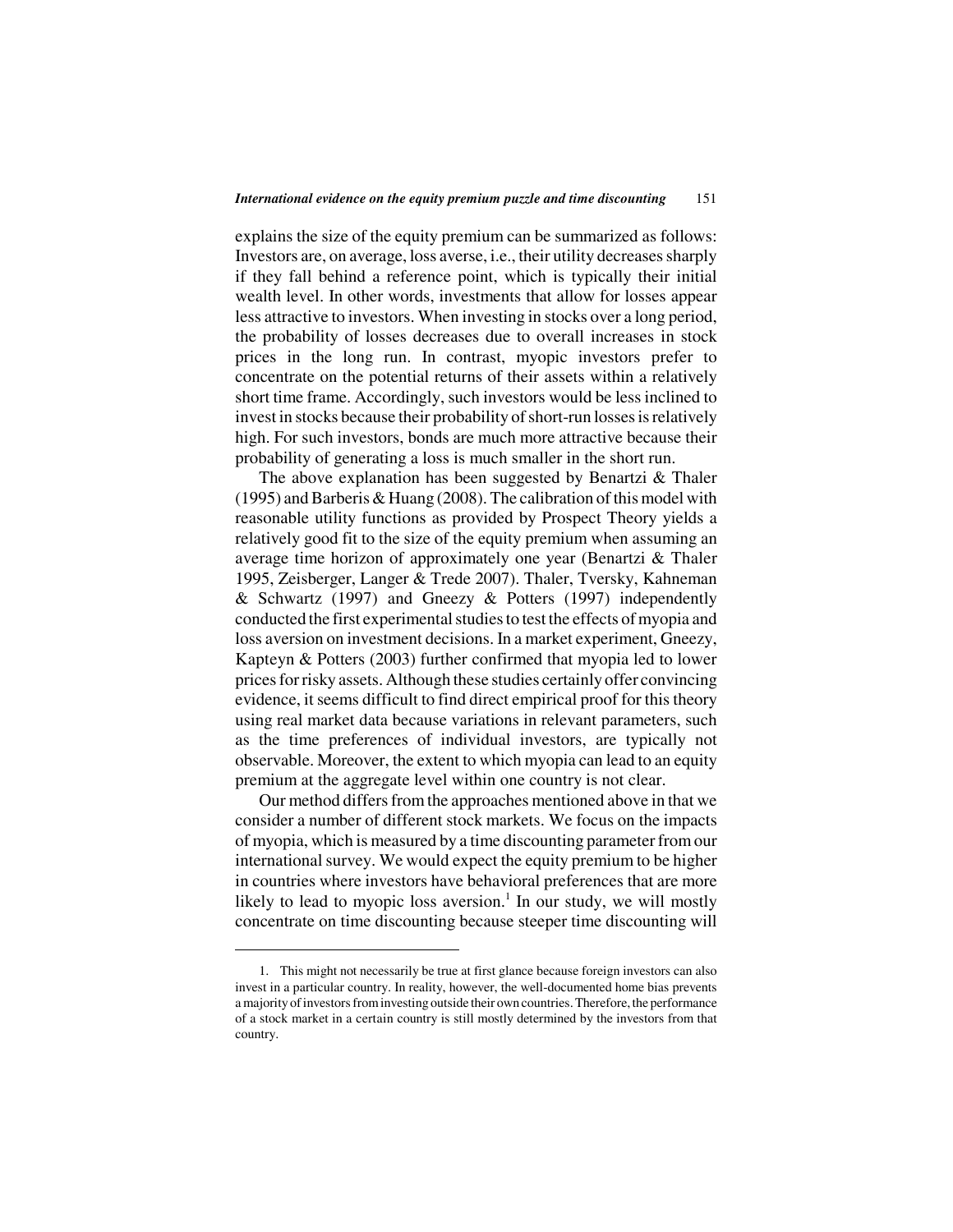obviously lead to a shorter investment horizon.

In the following section, we will describe how we obtained time discounting and equity risk premium data across countries and how they were found to be correlated.

# **III. Empirical Results On Time Discounting and the Equity Premium**

*A. Methodology*

To measure time discounting across countries, we used data from an international study on risk and time preferences (INTRA) as reported in Wang, Rieger & Hens (2011). In this survey, time discounting parameters were measured based on hypothetical choices between earning a fixed reward now or earning a larger reward in one or ten years. The two examined questions were as follows:

Please consider the following alternatives

A. a payment of \$100 now B. a payment of \$ *X* one year from now *X* has to be at least  $\frac{1}{2}$ , such that B is as attractive as A.

Please consider the following alternatives

A. a payment of \$100 now B. a payment of \$ *X* 10 years from now *X* has to be at least  $\frac{1}{2}$ , such that B is as attractive as A.

Based on the responses to these survey questions, we estimated the hyperbolic discount factors and obtained the median value for each country. The Quasi-hyperbolic Discounting model is usually defined in discrete time periods as follows:

$$
u(x_0, x_1,...,x_T) = u(x_0) + \sum_{t=1}^{T} \beta \delta^t u(x_t).
$$

where *t* is the length of time,  $\delta$  is the long-term discount factor and  $\beta$  is the hyperbolic discount factor that discounts the immediate future against the present. The values for  $\beta$  consequently vary on the interval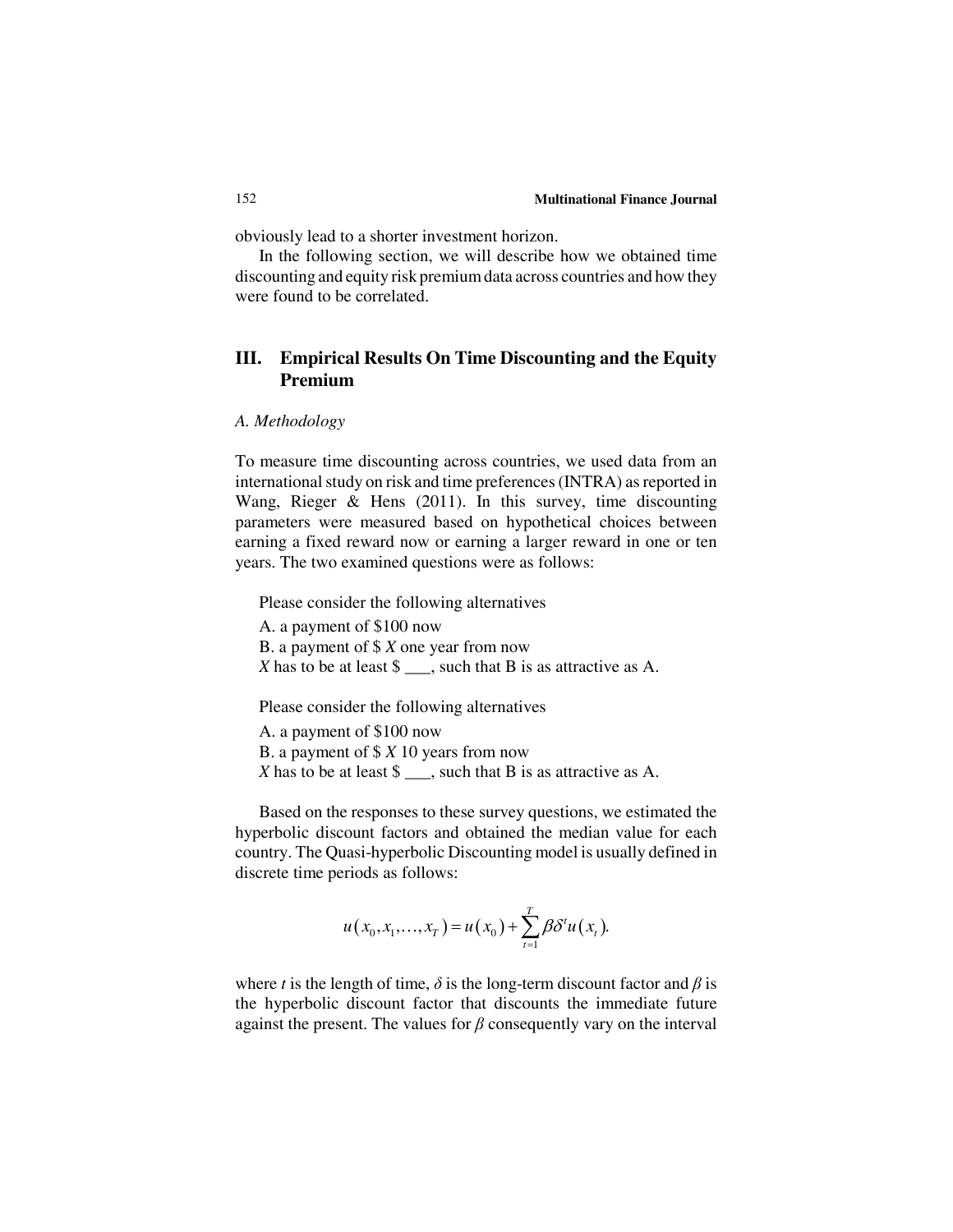### *International evidence on the equity premium puzzle and time discounting* 153

(0, 1], where  $\beta = 1$  is true when only classical exponential time discounting occurs rather than hyperbolic time discounting. The parameters  $\delta$  and  $\beta$  can be inferred from the responses  $F_{1 \text{year}}$  and  $F_{10 \text{year}}$ .

$$
\delta = \left(\frac{F_{1,year}}{F_{10,year}}\right)^{1/9}
$$

$$
\beta = \frac{100}{\delta F_{1,year}}
$$

To measure the equity risk premium, we performed an extensive survey of the existing studies that estimate historical equity risk premiums in certain countries. The studies that were included in our analysis provided numbers for a total of 39 countries, where several countries had a larger number of different measurements (e.g., there were 14 studies on the U.S. and 10 studies each on France, Germany and UK). There are several ways to measure the equity premium. Most notably, it can be measured as the premium on stocks compared to that on long-term bonds or T-bills. In order to include as many countries as possible, we decided to use long-term bonds as a benchmark whenever available and T-bills otherwise. Of the studies that we found in the literature (Alpalhao & Alves 2005, Barro 2006, Campbell 2003, Dimson, Marsh & Staunton 2006, Goetzmann & Ibbotson 2006, Kyriacou, Madsen & Mase 2004, Lally & Marsden 2004, Madsen 2004, Mehra 2003, Mehra 2007, Mehra 2008, Mehra & Prescott 1985, Mehra & Prescott 2003, Canova & Nicolo 2003, San Martin & Lillo 2003, Schackman 2006, Salomons & Grootveld 2003), a few had to be omitted because they had subsequently been updated by new versions from the same authors. The remaining studies have been equally weighted to determine the average equity premium across studies.<sup>2</sup> As a robustness check, we repeated the analysis using only the "best" equity risk premium, i.e., the one that was calculated with the longest period of data. The results were, however, very similar, which is not surprising given that both measures have a correlation of  $\rho = 0.972$  ( $p < 0.001$ ).

It should be mentioned that there are obviously some limitations to

<sup>2.</sup> This method of estimating the equity premium for a number of countries has also been used in Rieger & Wang (2012).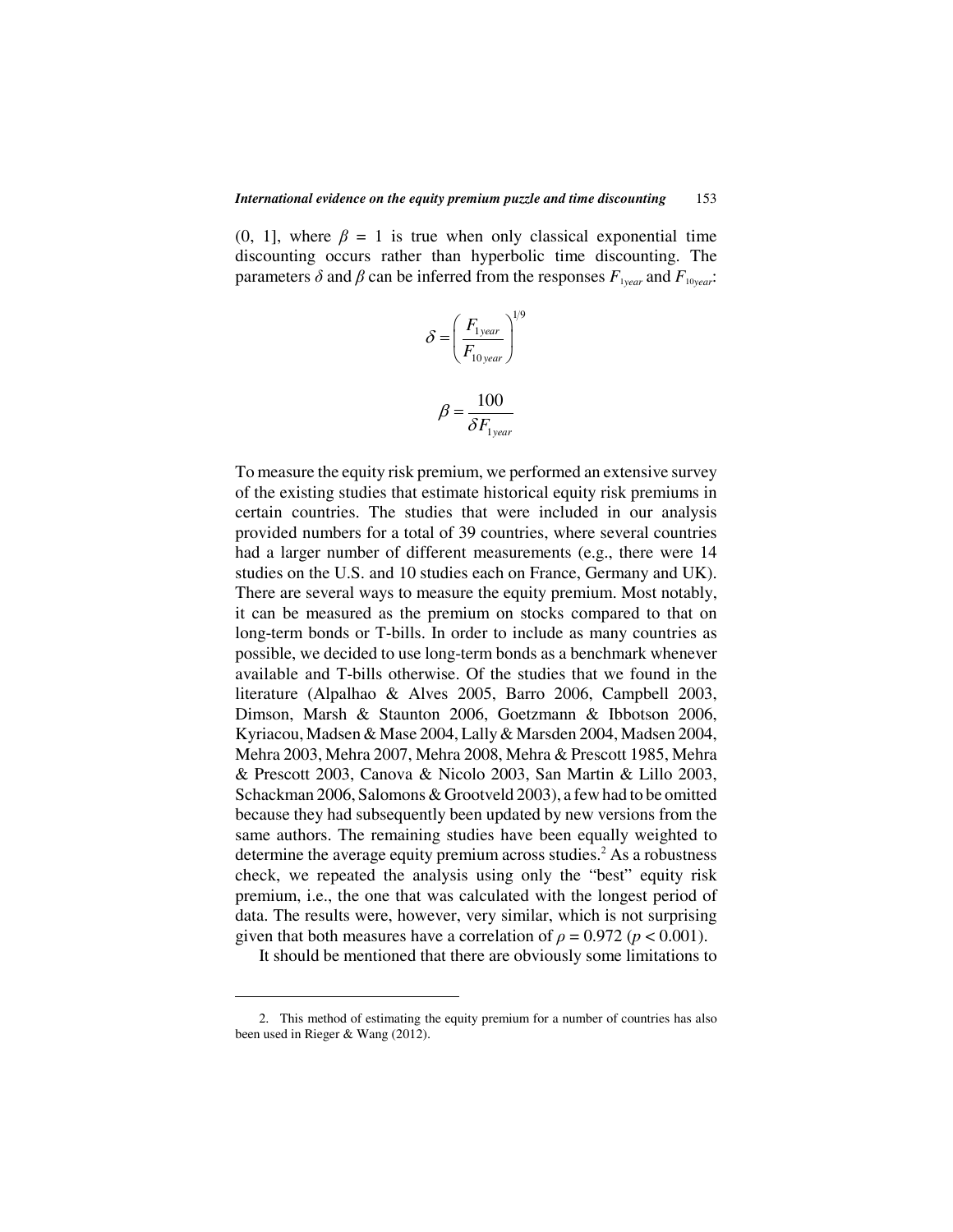| Country     | ERP $(\% )$ | Hyperbolic<br>discount factor $(\beta)$ | One-year implicit<br>interest rate |
|-------------|-------------|-----------------------------------------|------------------------------------|
| Argentina   | 19.03       | 0.60                                    | 1.00                               |
| Australia   | 5.75        | 0.97                                    | 0.14                               |
| Austria     | 5.69        | 0.70                                    | 0.60                               |
| Belgium     | 7.59        | 0.75                                    | 0.50                               |
| Canada      | 5.32        | 0.65                                    | 0.50                               |
| Chile       | 26.17       | 0.24                                    | 4.00                               |
| China       | 8.04        | 0.51                                    | 2.00                               |
| Colombia    | 10.62       | 0.61                                    | 0.79                               |
| Czech Rep   | 5.52        | 0.69                                    | 0.67                               |
| Denmark     | 6.84        | 0.82                                    | 0.50                               |
| Finland     | 18.73       | 0.86                                    | 0.25                               |
| Germany     | 5.49        | 0.60                                    | 1.00                               |
| Greece      | 15.89       | 0.38                                    | 2.50                               |
| Hong Kong   | 20.95       | 0.65                                    | 1.00                               |
| Hungary     | 24.00       | 0.69                                    | 0.71                               |
| India       | 10.38       | 0.60                                    | 1.00                               |
| Ireland     | 5.95        | 0.76                                    | 0.50                               |
| Israel      | 8.80        | 0.65                                    | 1.00                               |
| Italy       | 7.86        | 0.64                                    | 1.00                               |
| Japan       | 8.58        | 0.70                                    | 1.00                               |
| Malaysia    | 10.23       | 0.26                                    | 4.00                               |
| Mexico      | 17.84       | 0.55                                    | 1.20                               |
| Netherlands | 6.09        | 0.89                                    | 0.28                               |
| New Zealand | 5.51        | 0.76                                    | 0.50                               |
| Norway      | 8.04        | 0.73                                    | 0.67                               |
| Portugal    | 14.20       | 0.60                                    | 1.00                               |
| Russia      | 24.00       | 0.20                                    | 5.67                               |
| South Korea | 10.02       | 0.76                                    | 0.82                               |
| Spain       | 4.84        | 0.74                                    | 0.50                               |
| Sweden      | 9.63        | 0.85                                    | 0.33                               |
| Switzerland | 6.84        | 0.60                                    | 1.00                               |
| Taiwan      | 14.22       | 0.70                                    | 1.00                               |
| Thailand    | 11.78       | 0.98                                    | 0.20                               |
| Turkey      | 25.80       | 0.65                                    | 1.00                               |
| UK          | 5.12        | 0.63                                    | 1.00                               |
| <b>USA</b>  | 6.11        | 0.78                                    | 0.50                               |

**TABLE 1. Equity Premium, discount factor and one-year discount rate by country**

this approach; in particular, the time frame on which the equity premium has been computed varies widely among the different studies due to data availability. Studies on the U.S. or UK in particular typically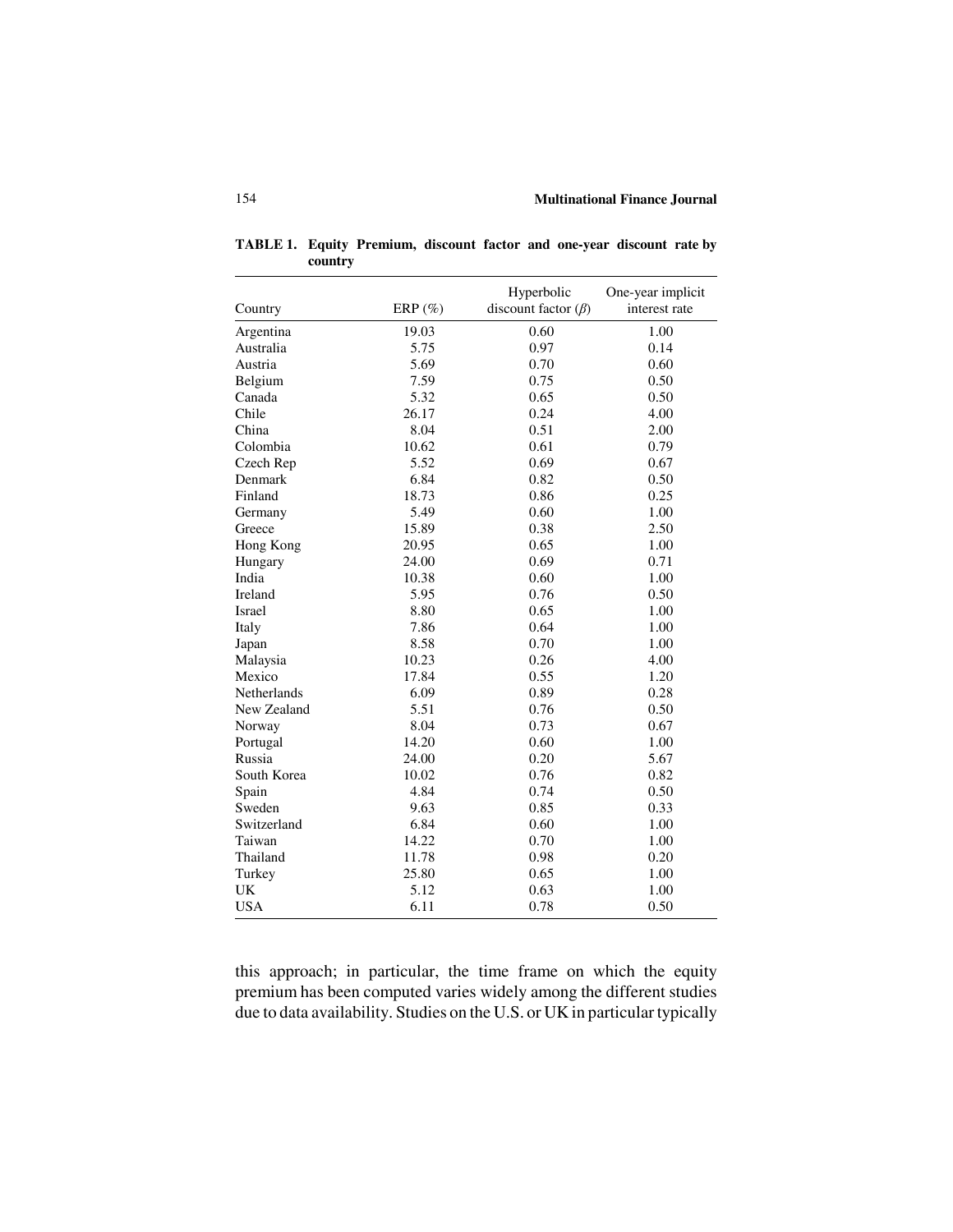#### *International evidence on the equity premium puzzle and time discounting* 155



Equity risk premium

FIGURE 1.— Correlation between present time bias and equity risk premium

involve long-term data (often more than 100 years), whereas those on emerging markets usually involve only approximately 20 years of data or less. Improving on this approach will only be possible in the future when longer time series become available for emerging markets.

## *Β. Results*

Table 1 presents average historical equity risk premiums together with the hyperbolic discount factor  $\beta$  and one-year discount rate at the country level. A first look at the relation between the present time bias and the equity premium in 36 countries (the countries in which both measurements are available) is shown in figure 1. The long-term discount factor  $\delta$  is rather homogenous across countries, whereas the hyperbolic discount factor *β* turns out to be a significant predictor of equity risk premiums. There is a highly significant negative correlation ( $\rho = -0.50$ ) between the two variables: In countries where  $\beta$  is smaller (larger time discounting and stronger present bias), the equity premium tends to be larger, as expected from the theoretical prediction.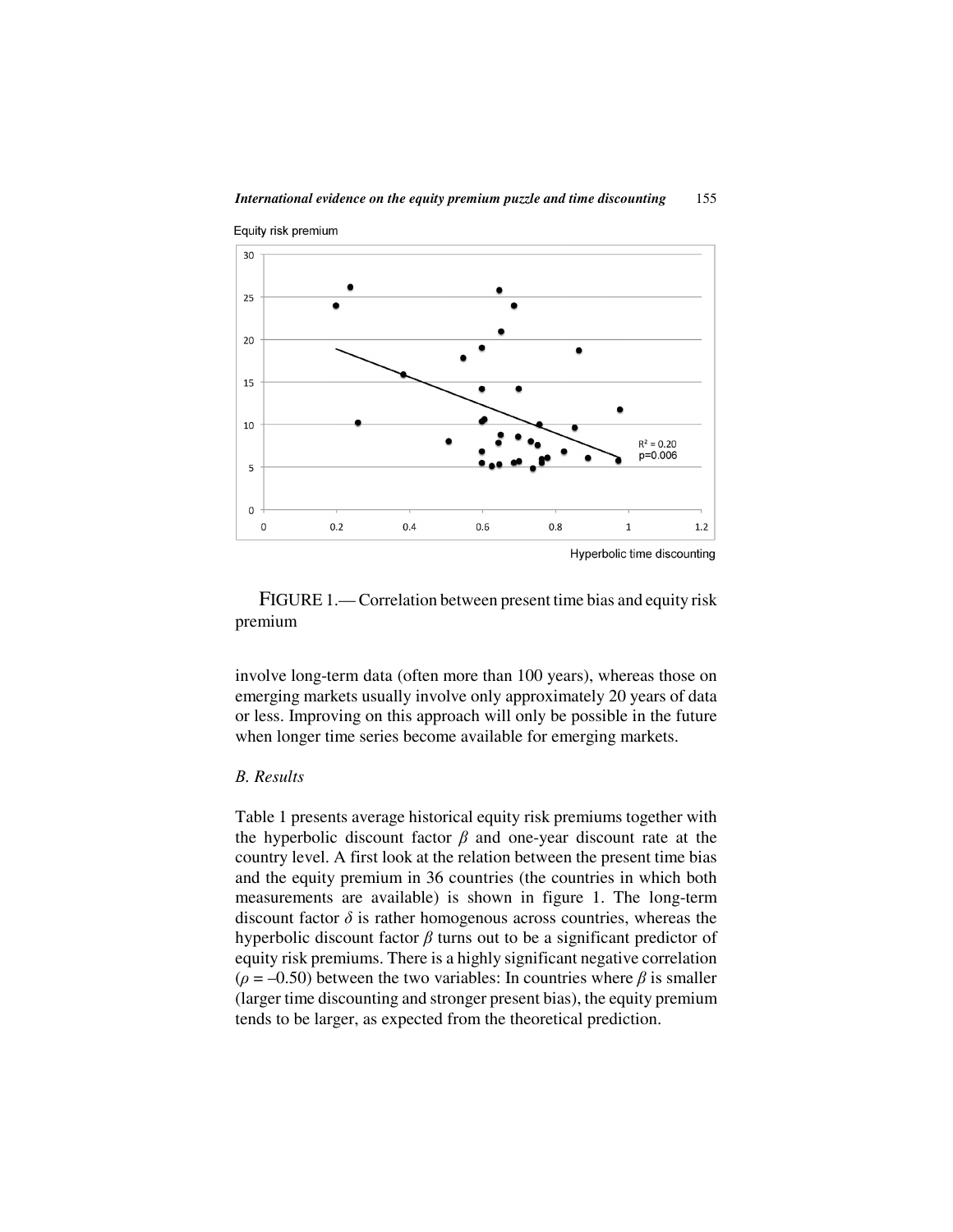| TABLE 2. Regression analysis with the historical equity risk premium as the dependent variable |                                      |                    |                     |             |            |                                                                                                                                 |
|------------------------------------------------------------------------------------------------|--------------------------------------|--------------------|---------------------|-------------|------------|---------------------------------------------------------------------------------------------------------------------------------|
| A. Effects of hyperbolic discount factor                                                       |                                      |                    |                     |             |            |                                                                                                                                 |
|                                                                                                | $\widehat{z}$                        | $\widehat{c}$      | $\overline{c}$      | $\bigoplus$ | $\odot$    | $\circledcirc$                                                                                                                  |
| Hyperbolic discount                                                                            | $-0.349**$                           | $-0.351**$         | $-0.447$ ***        | $-0.452**$  | $-0.427**$ | $-0.418**$                                                                                                                      |
| factor $\beta$                                                                                 |                                      | $(-2.025)$         | $(-2.845)$          | $(-2.730)$  | $(-2.564)$ |                                                                                                                                 |
| log(GDP/capita)                                                                                | $(-2.133)$<br>$-0.250$<br>$(-1.526)$ |                    |                     |             |            |                                                                                                                                 |
|                                                                                                |                                      |                    |                     |             |            |                                                                                                                                 |
| Gini coefficient                                                                               |                                      |                    |                     |             |            |                                                                                                                                 |
|                                                                                                |                                      | $0.202$<br>(1.164) |                     |             |            |                                                                                                                                 |
| Macroeconomic                                                                                  |                                      |                    |                     |             |            |                                                                                                                                 |
| stability                                                                                      |                                      |                    | $0.000$<br>(-0.003) |             |            |                                                                                                                                 |
| Economic freedom                                                                               |                                      |                    |                     | $-0.129$    |            | $(-2.360)$<br>$-6.570*$<br>$-6.570*$<br>$-1.823$<br>$-1.30$<br>$-1.30$<br>$-1.30$<br>$-1.30$<br>$-1.30$<br>$-1.30$<br>$-1.312*$ |
|                                                                                                |                                      |                    |                     | $(-0.781)$  |            |                                                                                                                                 |
| GDP growth rate                                                                                |                                      |                    |                     |             | 0.055      |                                                                                                                                 |
|                                                                                                |                                      |                    |                     |             | (0.327)    | $(-1.833)$                                                                                                                      |
| Adjusted $R^2$                                                                                 | 0.207                                | 0.185              | 0.151               | 0.223       | 0.154      | 0.274                                                                                                                           |
|                                                                                                | 35                                   | 35                 | 35                  | 34          | 35         | 35                                                                                                                              |
|                                                                                                |                                      |                    | (Continued)         |             |            |                                                                                                                                 |

# 156 **Multinational Finance Journal**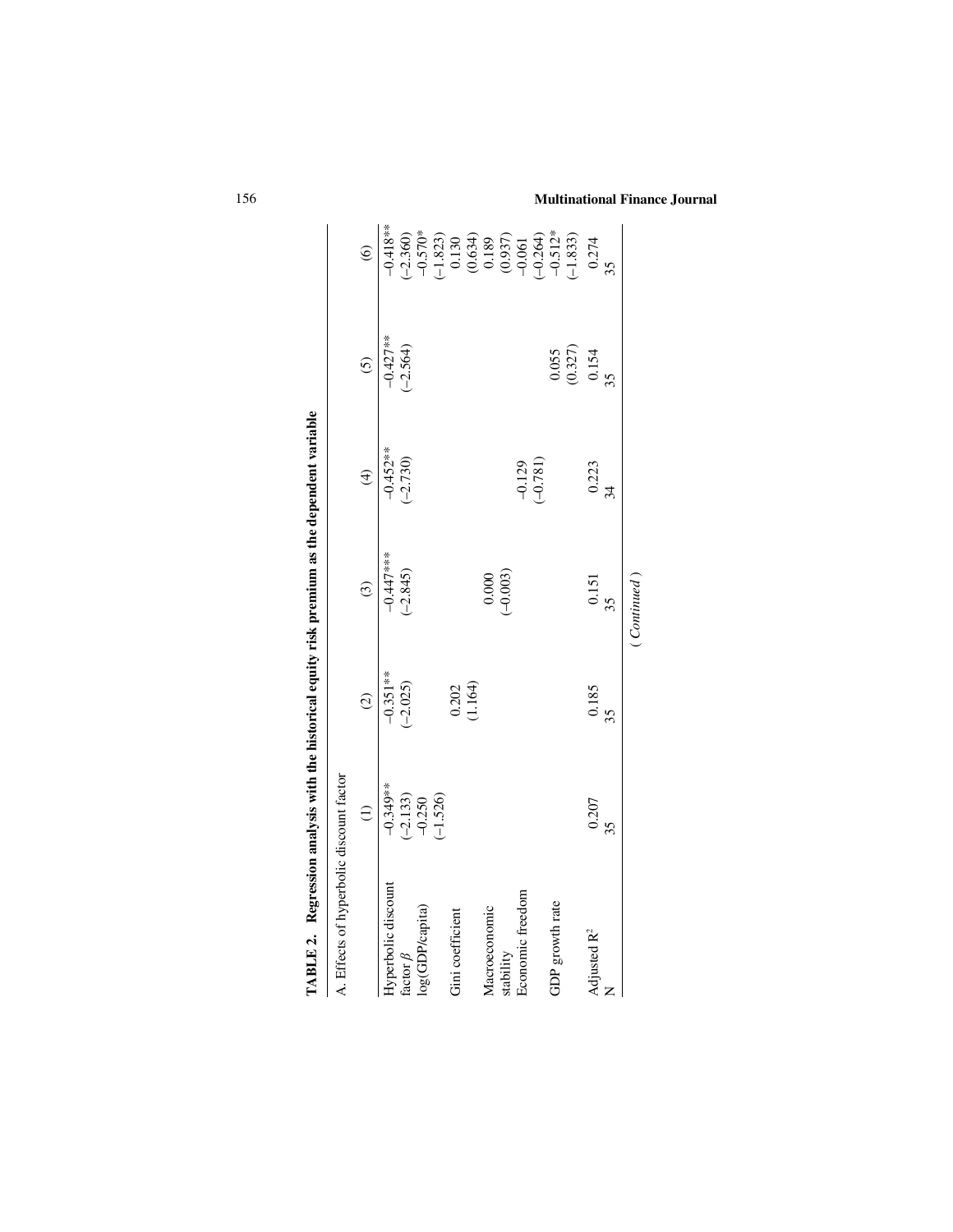| TABLE 2. (Continued)                          |                       |                         |               |                                                                                                                                            |                |                                                                |
|-----------------------------------------------|-----------------------|-------------------------|---------------|--------------------------------------------------------------------------------------------------------------------------------------------|----------------|----------------------------------------------------------------|
| B. Effects of implicit one year interest rate |                       |                         |               |                                                                                                                                            |                |                                                                |
|                                               | $\bigoplus$           | $\widehat{c}$           | $\widehat{c}$ | $\widehat{t}$                                                                                                                              | $\overline{5}$ | $\odot$                                                        |
| One-year implicit                             | $0.394**$             | $0.399**$               | 0.484 ***     | $0.471***$                                                                                                                                 | $0.472***$     | $0.443**$                                                      |
| interest rate                                 |                       | (2.445)                 | (3.188)       | (2.905)                                                                                                                                    | (2.861)        | (2.632)                                                        |
| log(GDP/capita)                               | $(2.497)$<br>$-0.244$ |                         |               |                                                                                                                                            |                | $-0.523*$                                                      |
|                                               | $-1.543$              |                         |               |                                                                                                                                            |                | $(-1.723)$                                                     |
| Gini coefficient                              |                       |                         |               |                                                                                                                                            |                |                                                                |
|                                               |                       | $\frac{0.206}{(1.263)}$ |               |                                                                                                                                            |                |                                                                |
| Macroeconomic                                 |                       |                         | $-0.072$      |                                                                                                                                            |                |                                                                |
| stability                                     |                       |                         | $(-0.472)$    |                                                                                                                                            |                | $0.168$<br>$0.868$<br>$0.092$<br>$0.465$<br>$0.465$<br>$0.026$ |
| Economic freedom                              |                       |                         |               | $-0.130$                                                                                                                                   |                |                                                                |
|                                               |                       |                         |               | $(-0.801)$                                                                                                                                 |                | $(-0.911)$                                                     |
| GDP growth rate                               |                       |                         |               |                                                                                                                                            | 0.028          | $-0.473*$                                                      |
|                                               |                       |                         |               |                                                                                                                                            | (0.167)        | $-1.742$                                                       |
| Adjusted R <sup>2</sup>                       | 0.241                 | 0.224                   | 0.192         | 0.242                                                                                                                                      | 0.187          | 0.302                                                          |
| z                                             | 35                    | 35                      | 35            | 34                                                                                                                                         | 35             | 35                                                             |
| *Significant at the 10% level.                |                       |                         |               | Note: Standardized coefficients are reported. t-values are in parentheses. ***Significant at the 1% level. ** Significant at the 5% level. |                |                                                                |

| ċ |
|---|
| ľ |
|   |
|   |
| E |
|   |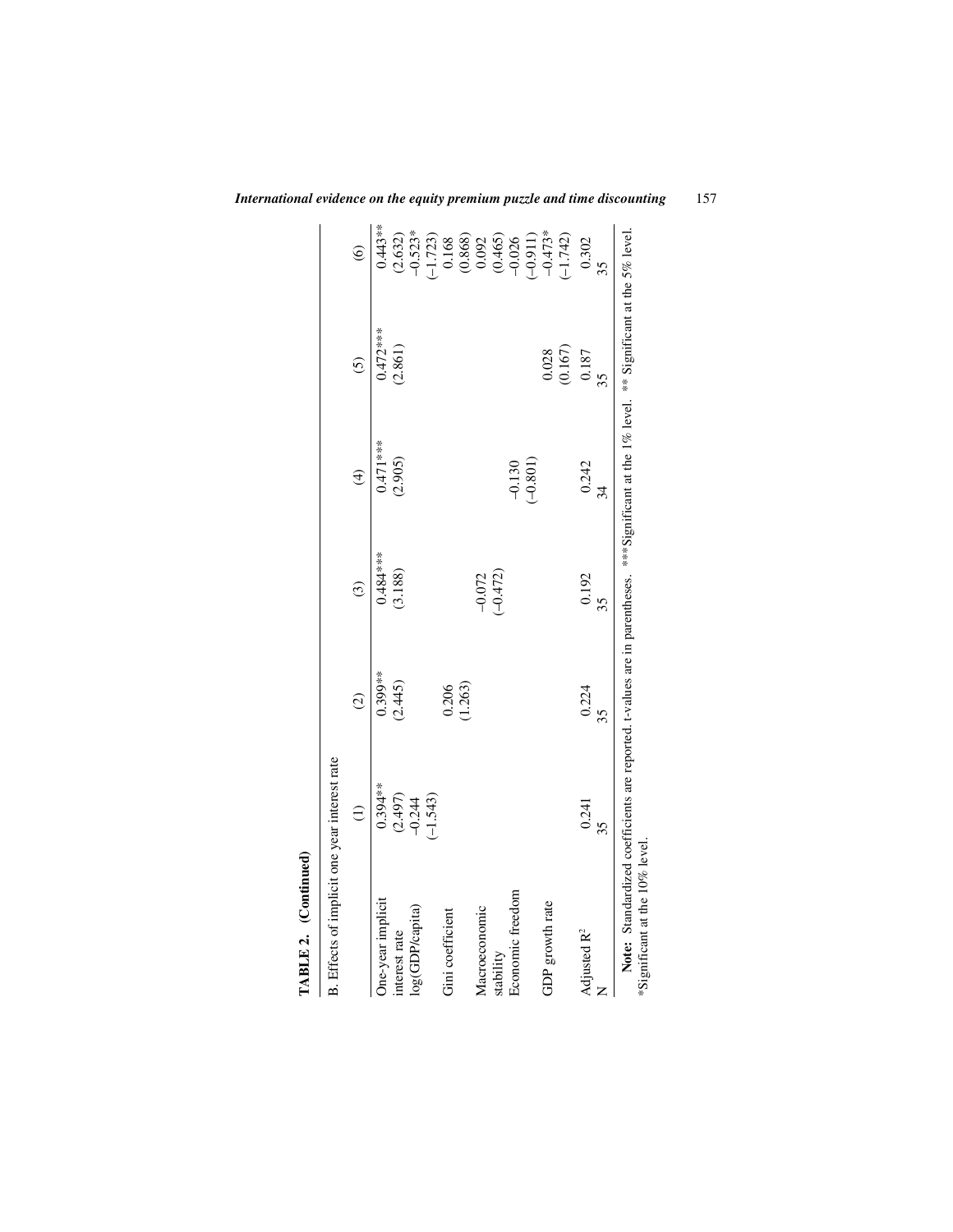#### 158 **Multinational Finance Journal**

To test whether this result is merely an artifact of other underlying economic factors, we conduct a regression analysis with a number of control variables. In particular, we control for GDP per capita, macroeconomic stability,<sup>3</sup> economic freedom<sup>4</sup> and the GDP growth rate. Panel A of table 2 shows that the present time bias is significant at least on the 5% level.

Suppose that people who tend to discount the future more steeply are also more inclined to focus on a shorter time horizon, which corresponds to a higher equity risk premium. In this case, the equity premium should also be related to time discounting in general. To test this prediction, we replace the hyperbolic discount factor with the one-year implicit interest rate derived from the survey responses in Panel B of table 2. In all cases, the one-year implicit interest rate is significant at least at the 5% level. This shows that the equity premium is also correlated to the regular discount factor, not only to the specific hyperbolic discount factor.

Given that the historic equity premium is measured on relatively large time scales whereas the present bias is measured based on very recent survey evidence, one might wonder whether this may lead to a bias in our estimates. This bias, however, would go in the opposite direction and would rather obfuscate the relation between time discounting and the equity premium if the present time bias were to fluctuate over time. There is also some evidence in favor of the theory that time discounting in a country is rather stable over time: Recent empirical evidence from a large field survey shows that aggregate distributions of time discounting do not change much over time (Meier & Sprenger 2010). Moreover, a connection can indeed be found between time discounting and cultural dimensions (Wang, Rieger & Hens 2011) and cultural differences between countries are usually considered to be very stable over time (Hofstede 1991, Hofstede 2001).

Another concern is that the people who are more prone to intuitive thinking might discount the future more and might be also more likely to be prospect theory maximizers and demand higher equity premiums.

<sup>3.</sup> The World Economic Forum publishes a macroeconomic stability metric in its annual Global Competitiveness Report. The index scores 133 economies from 0 to 7, with 7 being the best possible score. The macroeconomic stability index includes metrics on government surplus/deficit, national savings rate, inflation, interest rate spread and government debt.

<sup>4.</sup> The Index of Economic Freedom is a series of 10 economic measurements created by The Heritage Foundation and The Wall Street Journal. Its stated objective is to measure the degree of economic freedom in the world's nations.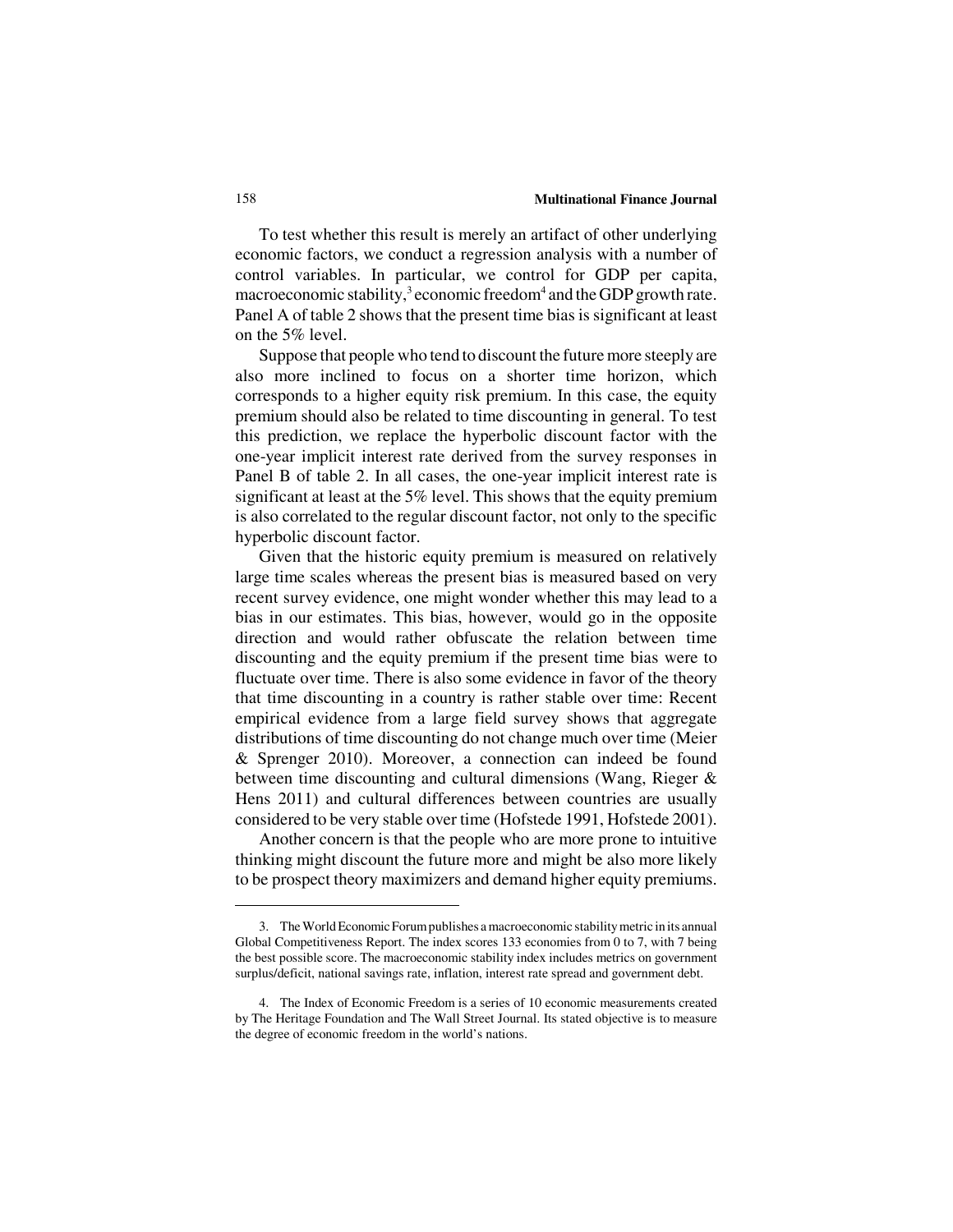|                                    | Model 1                  | Model 2                 |
|------------------------------------|--------------------------|-------------------------|
| Hyperbolic discount factor $\beta$ | $-0.347**$<br>$(-2.130)$ |                         |
| Implicit interest rate             |                          | $0.399**$<br>(2.584)    |
| Consistency                        | $-0.270$<br>$(-1.660)$   | $-0.279*$<br>$(-1.810)$ |
| Adjusted $\mathbb{R}^2$<br>N       | 0.213<br>35              | 0.257<br>35             |

**TABLE 3. The predictive power of System II (effortful) thinking**

**Note:** 1. Standardized coefficients are reported. *t*-values are in parentheses.

2. \*\*\*Significant at the 1% level. \*\* Significant at the 5% level. \*Significant at the 10% level. 3. Consistency is a variable that indicates the percentage of participants who violate internality axioms less than two times while answering the eight lottery questions. Internality axioms state that the Certainty Equivalent of a lottery should be between the minimal and maximal outcomes of the lottery.

Therefore, the observed relationship between time discounting and equity risk premiums may be merely driven by the extent to which people use System I (intuition) as opposed to System II (effortful thinking).<sup>5</sup> To test this potential cause, we proxy for effortful thinking through the responses to lottery questions in our study. In the survey, the participants were asked to state their willingness to pay for eight lotteries. We check how often the participants satisfy the internality axiom, which is that the stated willingness to pay should be between the minimal and maximal outcomes of the lottery (Gneezy, List & Wu 2006). For each participant, we compose a dummy variable that equals 1 when there are less than two violations of internality out of the eight lotteries and 0 otherwise. We then derive a country-level consistency variable that indicates the percentage of participants who violate internality less than two times when answering questions for the eight lotteries. This consistency variable can be regarded as a proxy for effortful thinking (System II) at the country level. Table 3 shows that this factor is not significant at the 5% level with regard to predicting equity risk premiums and that it does not eliminate the significance of the time discounting predictors.

<sup>5.</sup> We thank an anonymous referee for suggesting this alternative explanation.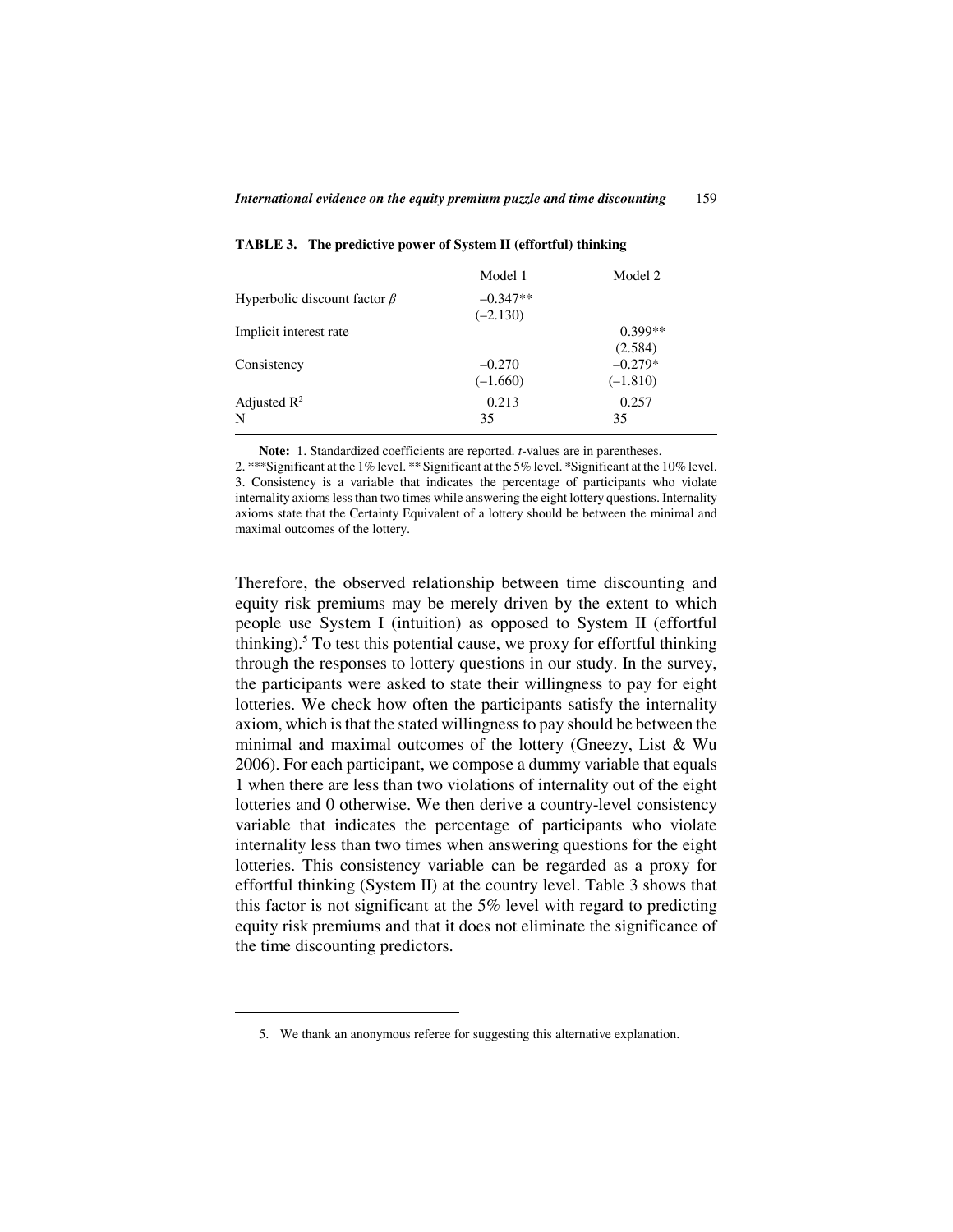## **IV. Conclusions**

Based on the myopic loss aversion model of Benartzi & Thaler (1995) and Barberis & Huang (2008), we have conjectured that differences in time discounting (particularly the present time bias) among different countries will lead to different equity premiums. This conjecture has been empirically tested using an international survey on time preferences and data on equity risk premiums across countries based on a literature survey covering a large number of studies.

Our results suggest that differences in time discounting can indeed explain some of the differences in equity premiums. Admittedly, the causality can go into both directions; namely, a high equity premium can also lead to more time discounting because of the higher expected return. However, we find that the subjective discount rates measured in our survey are far higher than the equity premiums, suggesting that equity premiums may not be the main drivers of time discounting.

Although we do not want to claim that differences in time discounting are the sole explanation for differences in equity premiums or that the equity premium puzzle can be solely explained by the myopic loss aversion approach, we think that these results offer some promising empirical evidence suggesting that this model can at least partially explain the equity premium puzzle. Moreover, we hope that our approach to comparing data on behavioral preferences across countries that exhibit behavioral differences in financial markets can also be useful in providing empirical evidence about other market behavioral finance phenomena that are otherwise difficult to analyze.

*Accepted by*: *Prof. H. Shefrin*, *Guest Editor*, *April* 2013  *Prof. P. Theodossiou*, *Editor-in-Chief*, *April* 2013

#### **Acknowledgements**

Support by the National Center of Competence in Research's "Financial Valuation and Risk Management" (NCCR FINRISK), Project 3, "Evolution and Foundations of Financial Markets" and the University of Zürich's "Finance and Financial Markets" University Priority Program is gratefully acknowledged.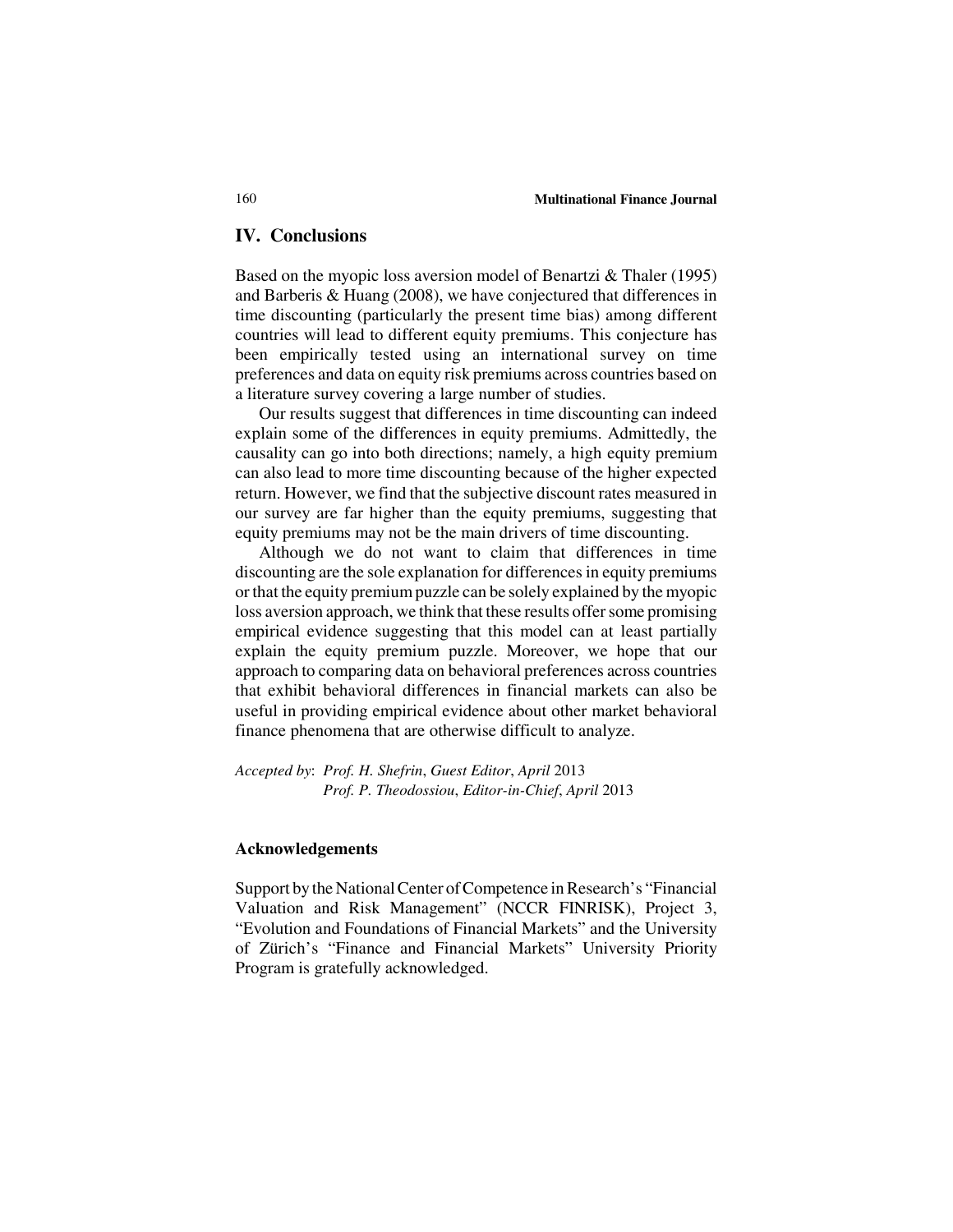#### **References**

- Abel, A. B. 1990. Asset prices under habit formation and catching up with the joneses. *A.E.R. Papers and proceedings* 80, 38–42.
- Alpalhao, R., and Alves, P. 2005. The portuguese equity risk premium: what we know and what we don't know. *Applied Financial Economics* 15, 489–498.
- Athanassakos, G. 1998. Estimating the cost of equity and equity risk-premia of Canadian firms. *Multinational Finance Journal* 1(3), 229–254.
- Bansal, R., and Coleman, W. J. 1996. A monetary explanation of the equity premium, term premium, and risk-free rate puzzles. *The Journal of Political Economy* 104, 1135–1171.
- Barberis, N., and Huang, M. 2008. The loss aversion/narrow framing approach to the stock market pricing and participation puzzles, in R. Mehra, ed., Handbook of the Equity Risk Premium, Elsevier, Amsterdam.
- Barillas, F.; Hansen, L. P.; and Sargent, T. J. 2009. Doubts or variability?. *Journal of Economic Theory* 144, 2388–2418.
- Barro, R. J. 2006. Rare events and the equity premium. *Quarterly Journal of Economics* 121(3), 823–866.
- Benartzi, S., and Thaler, R. H. 1995. Myopic loss aversion and the equity premium puzzle. *Quarterly Journal of Economics* 110, 73–92.
- Campbell, J. Y. 1999. By force of habit: A consumption based explanation of aggregate stock market behavior. *Journal of Political Economy* 107, 205–251.
- Campbell, J. Y. 2003. Consumption based asset pricing, in von George. M. Constantinides, M. Harris & R. M. Stulz, eds, Handbook of the Economics of Finance, North Holland, Amsterdam, Amsterdam, Netherlands, chapter 13, pp. 803–887.
- Canova, F., and Nicolo, G. D. 2003. The properties of the equity premium and the risk-free rate: An investigation across time and countries. *IMF Staff Papers* 50(2), 222–249.
- Chen, Z., and Epstein, L. 2002. Ambiguity, risk, and asset returns in continuous time. *Econometrica* 70(4), 1403–1443.
- Constantinides, G. M. 1990. Habit formation: A resolution of the equity premium puzzle. *Journal of Political Economy* 98, 519–543.
- Constantinides, G. M.; Donaldson, J. B.; and Mehra, R. 2002. Junior can't borrow: A new perspective on the equity premium puzzle. *Quarterly Journal of Economics* 118, 269–296.
- Constantinides, G. M., and Duffie, D. 1996. Asset pricing with heterogeneous consumers. *Journal of Political Economy* 104, 219–240.
- Dimson, E.; Marsh, P.; and Staunton, M. 2006. The worldwide equity premium: A smaller puzzle, Technical report, London Business School.
- Epstein, L. G., and Zin, S. E. 1991. Substitution, risk aversion, and the temporal behavior of consumption and asset returns: A empirical analysis. *Journal of Political Economy* 99, 263–286.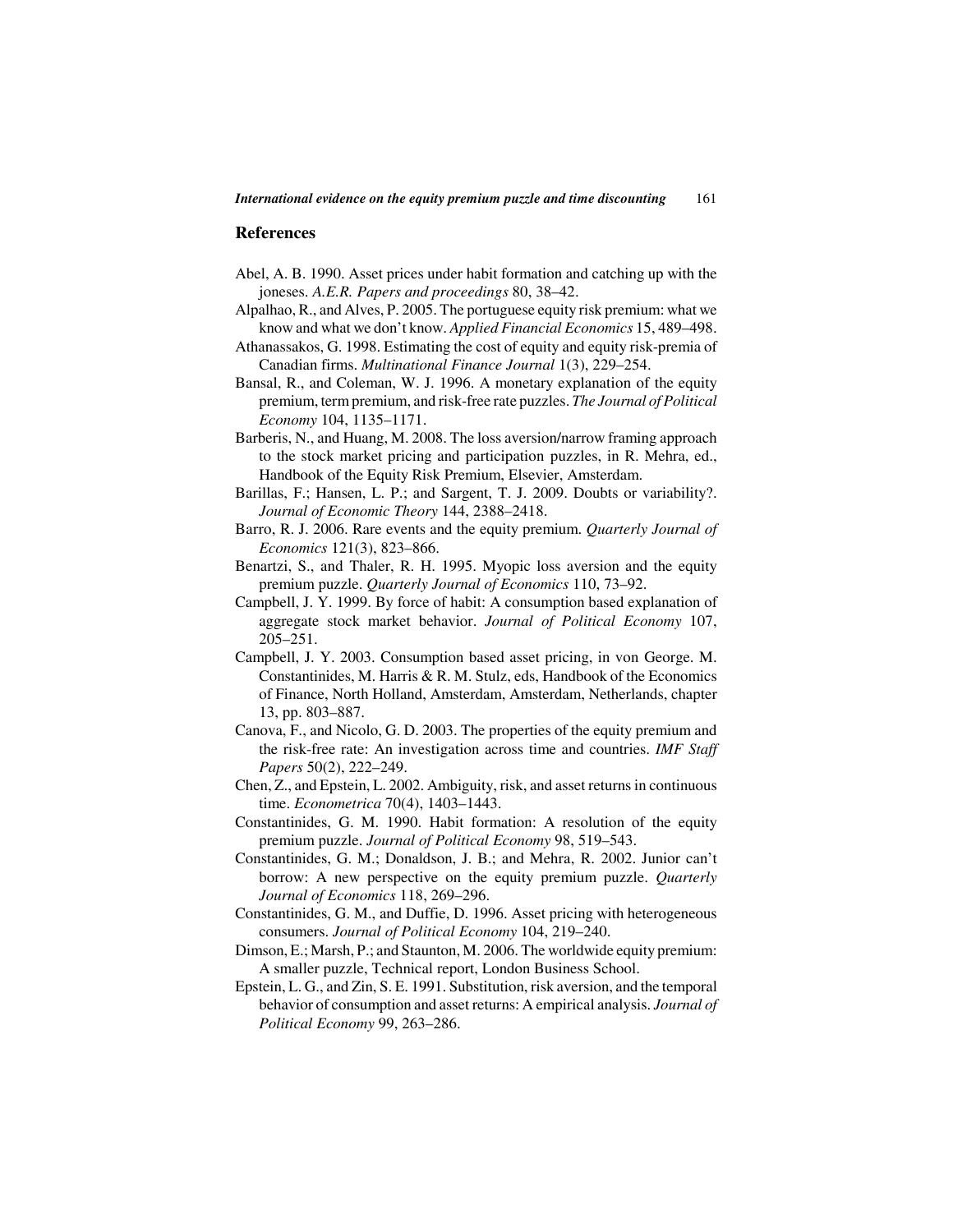- Gneezy, U.; Kapteyn, A.; and Potters, J. 2003. Evaluation periods and asset prices in a market experiment. *Journal of Finance* 58(2), 821–837.
- Gneezy, U.; List, J. A.; and Wu, G. 2006. The uncertainty effect: When a risky prospect is valued less than its worst possible outcome. *The Quarterly Journal of Economics* 121, 1283–1309.
- Gneezy, U., and Potters, J. 1997. An experiment of risk taking and evaluation periods. *Quarterly Journal of Economics* 112(2), 631–645.
- Goetzmann, W. N., and Ibbotson, R. G. 2006. History and the equity risk premium, in R. Mehra, ed., Handbook of Investments: Equity Risk Premium, Elsevier B.V.
- Gollier, C. 2011. Portfolio choices and asset prices: The comparative statics of ambiguity aversion. *The Review of Economic Studies* 78(4), 1329–1344.
- Hofstede, G. 1991. The confucius connection: From cultural roots to economic growth. *Organization Dynamics* 16(4), 4–18.
- Hofstede, G. 2001. Culture's Consequences, Comparing Values, Behaviors, Institutions, and Organizations Across Nations, Sage Publications, Thousand Oaks CA.
- Holmström, B. 1998. Private and public supply of liquidity. *Journal of Political Economy* 106(1).
- Krebs, T. 2000. Consumption-based asset pricing with incomplete markets, working paper, Brown University.
- Kyriacou, K.; Madsen, J.; and Mase, B. 2004. The equity premium. Discussion paper 04-10.
- Lally, M., and Marsden, A. 2004. Estimating the market risk premium in new zealand through the siegel methodology. *Accounting Research Journal* 17(2), 93–101.
- Madsen, J. B. 2004. The equity premium puzzle and the ex post bias, Technical report, Institute of Economics University of Copenhagen.
- McGrattan, E. R., and Prescott, E. C. 2003. Average debt and equity returns: Puzzling?. *American Economic Review* 93, 392–397.
- McGrattan, E. R., and Prescott, E. C. 2005. Taxes, regulations, and the value of u.s. and u.k. corporations. *Review of Economic Studies* 92, 767–796.
- Mehra, R. 2003. The equity premium: Why is it a puzzle?. *Financial Analysts Journal* 59(1), 54–69.
- Mehra, R. 2007. The equity premium in india, in K. Basu, ed., Oxford Companion to Economics in India, Oxford University Press.
- Mehra, R. 2008. The equity premium puzzle: A review. *Foundations and Trends in Finance* 2, 1–81.
- Mehra, R., and Prescott, E. C. 1985. The equity premium puzzle. *Journal of Monetary Economics* XV, 145–161.
- Mehra, R., and Prescott, E. C. 1988. The equity premium: A solution?. *Journal of Monetary Economics* 22, 133–136.
- Mehra, R., and Prescott, E. C. 2003. The equity premium puzzle in retrospect, in von George. M. Constantinides, M. Harris & R. M. Stulz, eds, Handbook